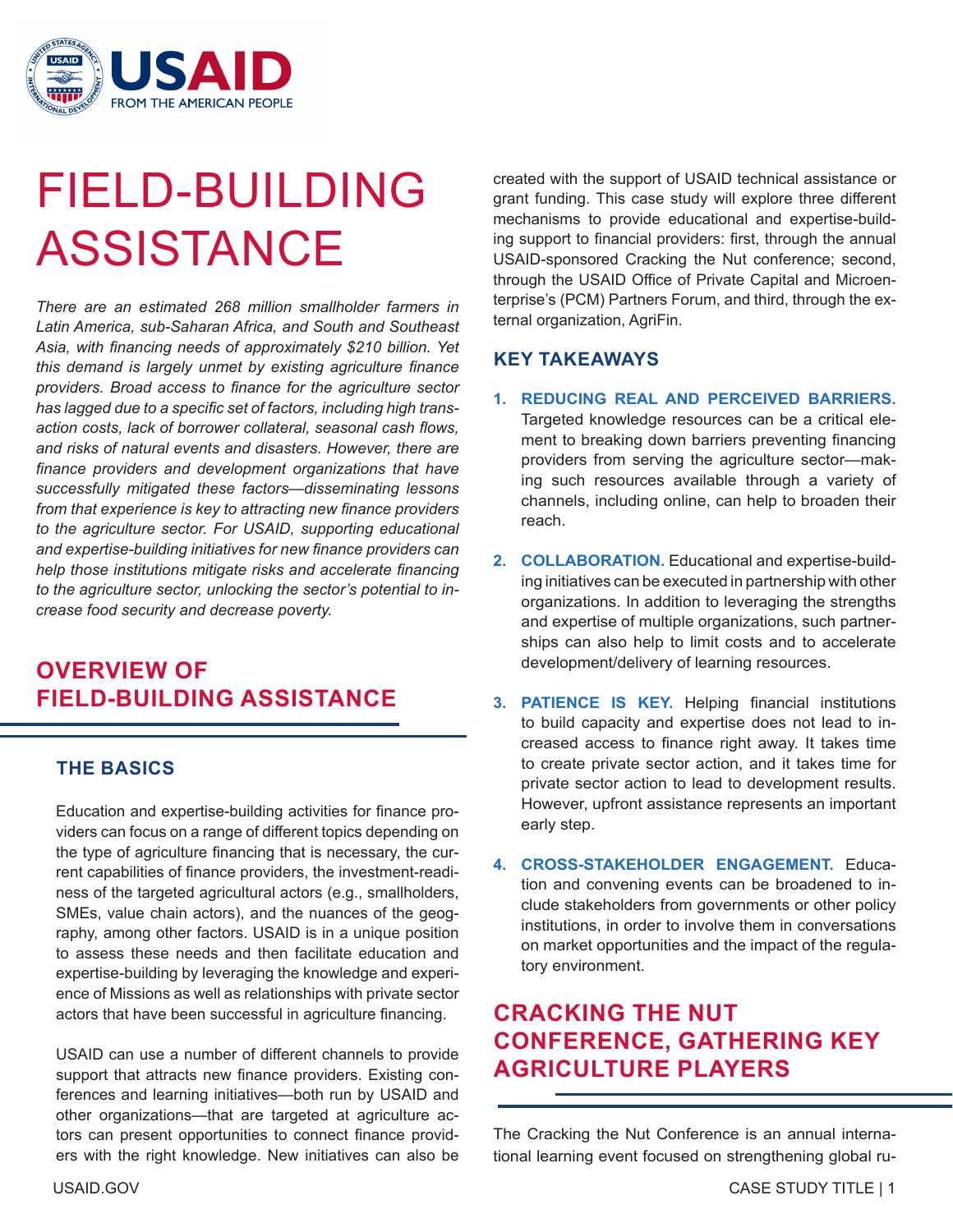ral and agricultural markets, primarily in developing countries. Cracking the Nut began in 2011 as a venue to bring together thought leaders to overcome obstacles to rural and agricultural finance. Since then, the conference has evolved in both form and function—changing locations to emphasize its global nature and targeting focus topics to align with the areas of greatest relevance and concern in the global agricultural sector.

The conference hosts a mix of public and private sector participants to provide ideas and perspectives on how to address challenges including strengthening agricultural value chains, improving access to finance, and eradicating food insecurity. For example, the 2016 conference included 220 participants from almost 50 countries to discuss three focal areas: regenerating rural and agricultural landscapes, financing environmentally sustainable development, and encouraging investment in climate smart agriculture. The participants ranged from technical assistance providers to financial institutions to researchers to private sector professionals—participants found that perspectives from diverse market actors deepened their insights into potential solutions and that the technical information and example case studies provided during sessions were useful to improving learning and knowledge sharing. Recognizing the importance of sustained engagement with stakeholders before and after the conferences, Cracking the Nut sponsors an online platform that allows participants to have ongoing dialogues and access conference resources.

The conference is organized by Connexus, a global consulting firm, and USAID has been a primary sponsor of the conference since its inception. USAID can connect new and emerging agriculture providers with this strong existing platform, leveraging the knowledge and experience of a valued cohort of development actors, financial institutions, investors, and private sector companies.

For more information on the takeaways from past Cracking the Nut conferences, check out the lessons learned [publications from Connexus.](http://connexuscorporation.com/news-events/cracking-the-nut-conference/) 

### **PCM'S PARTNERS FORUM, FACILITATING COLLABORATION WITH THE PRIVATE SECTOR**

Recognizing the strategic need to engage with the private sector to meet critical development challenges, USAID's Office of Private Capital Group for Africa—the predecessor to PCM—established an informal network of investors and business leaders as a platform for dialogue on development and investment issues, called the Partners Forum. While the Partners Forum was initially established to provide perspectives on private capital in Africa, the focus of the group has since broadened to encompass other regions.

Today, the Partners Forum is the consultative body, managed by PCM, which leads USAID's efforts to strengthen engagement across the Agency with private sector investor partners. The Partners Forum serves as a sounding board for USAID senior leadership, allowing them to test ideas and innovations. Members are encouraged to discuss challenges with other industry experts who provide a range of perspectives and help to infuse best business practices into sustainable solutions that address development challenges. Since the Partners Forum serves a consultative function, and is not currently based around a specific engagement with milestones and targets, PCM crafts the Forum's activities to benefit the Forum's partners, support USAID's development objectives, and demonstrate action.

The Partners Forum was critical to the development of USAID's PowerAfrica initiative. Forum members helped to identify major constraints to investment in the African power sector, including by opening their networks for dialogue on the subject. This engagement informed the design of the Power Africa initiative. Additionally, Forum members were helpful in identifying and helping to garner financial commitments for the initiative.

The success of Power Africa created a tangible success story for engaging with the private sector through the Partners Forum. In the future, the Forum will continue to leverage the knowledge, experience, and networks of USAID's private sector partners in support of USAID's development objectives. This presents a potentially useful resource to leverage around access to finance for the agriculture sector.

To learn more about the Partners Forum, [visit this web](https://www.usaid.gov/documents/1865/usaid-partners-forum)[site.](https://www.usaid.gov/documents/1865/usaid-partners-forum)